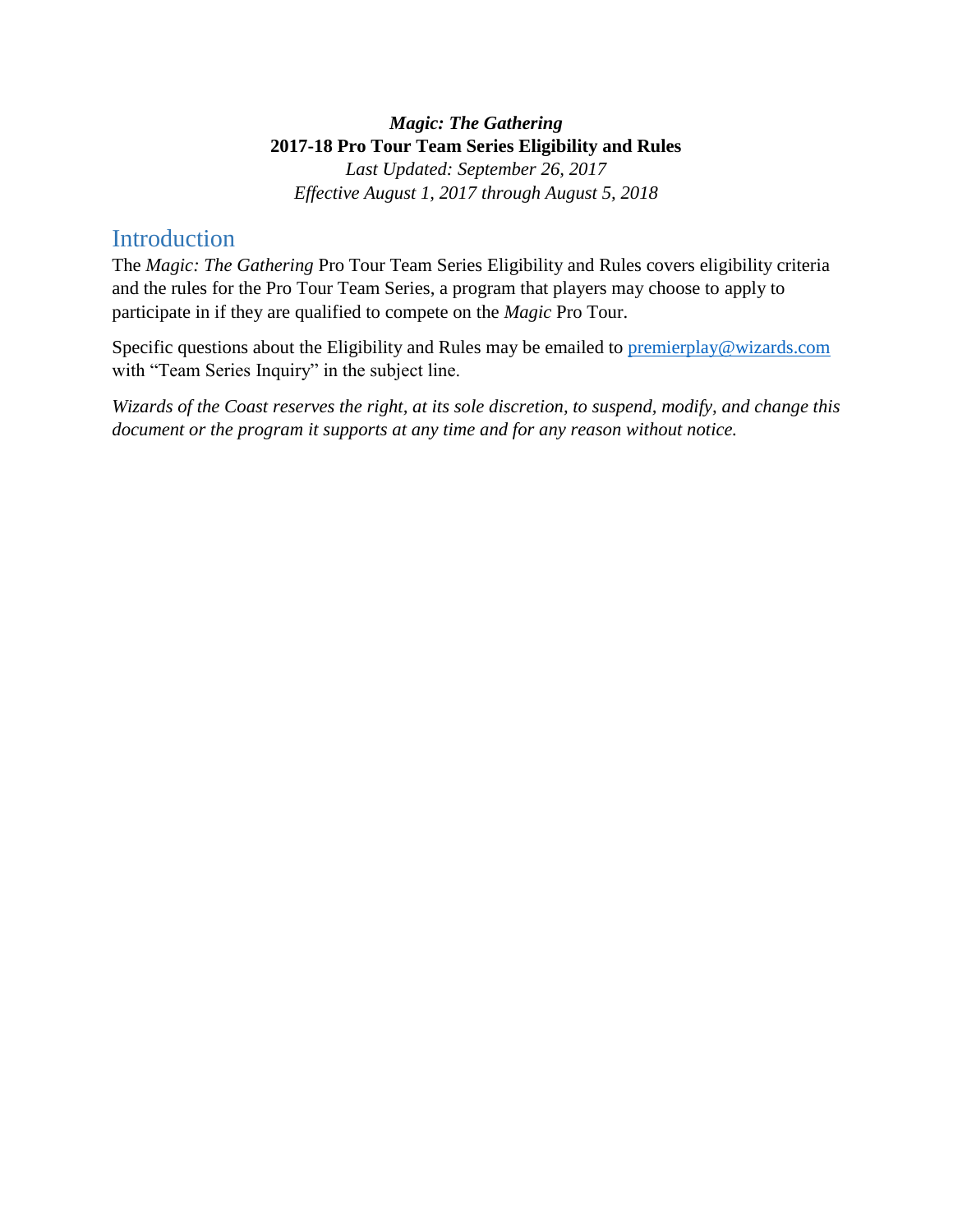## **Eligibility:**

A team is eligible to apply for the Pro Tour Team Series if it meets the following requirements:

- The team is comprised of exactly six (6) players each of which are eligible to compete in Pro Tour *Ixalan* in Albuquerque, New Mexico November 3-5, 2017.
- All six (6) players are in good standing with the DCI at the time the application is submitted.
- One of the six (6) players is designated as a team captain. The team captain will be the key point of contact between Wizards of the Coast ("Wizards") and the team for team approvals (i.e. logo and uniform approvals), questions, media, and other logistical needs as determined by Wizards of the Coast. The person who submits the application is designated as the team captain.
- The team complies with the Eligibility and Rules set forth in this document.

A player that joins a team is not automatically qualified for the Pro Tour in which the team makes its debut.

## **Application Process**

To submit a team application, a prospective team's captain must submit the following to [premierplay@wizards.com:](mailto:premierplay@wizards.com)

- Team roster with six (6) eligible team members (provide full name and DCI numbers for each member);
- Team name;
- Team logo;
- Team uniform design. These can either be photographs that showcase the front and back of a uniform, or digital mockups, and;
- A signed [Permission to Use Logo form,](http://media.wizards.com/2017/docs/PTU_Logo_PTTeamSeries.pdf) permitting Wizards to use the team logo on Wizards' websites, social media channels, and broadcasting channels, and;
- If the team name or logo includes a third-party name, logo or design, a signed letter from the third party granting the team and Wizards permission to use the design and/or logo on the team's uniforms (and other apparel) and on Wizards' websites, social media channels, and broadcasting channels.

**The deadline to submit a team application for a team debut at Pro Tour** *Ixalan is* **October 6, 2017.** Please allow up to ten (10) business days for Wizards of the Coast to process your application.

**The team captain will be notified by email if its application is accepted.** 

# **Application Denial**

Wizards may deny any application at its sole discretion and for any reason, including failure to meet the Eligibility and Rules set forth in this document.

Team captains will be notified by email if their application is denied. They will then have three (3) days from the date of denial to re-submit their application with all requested information and/or changes necessary. After three (3) days, any further attempts to apply will either be denied or fall under the "Late Applications" rules set forth below.

## **Late Applications**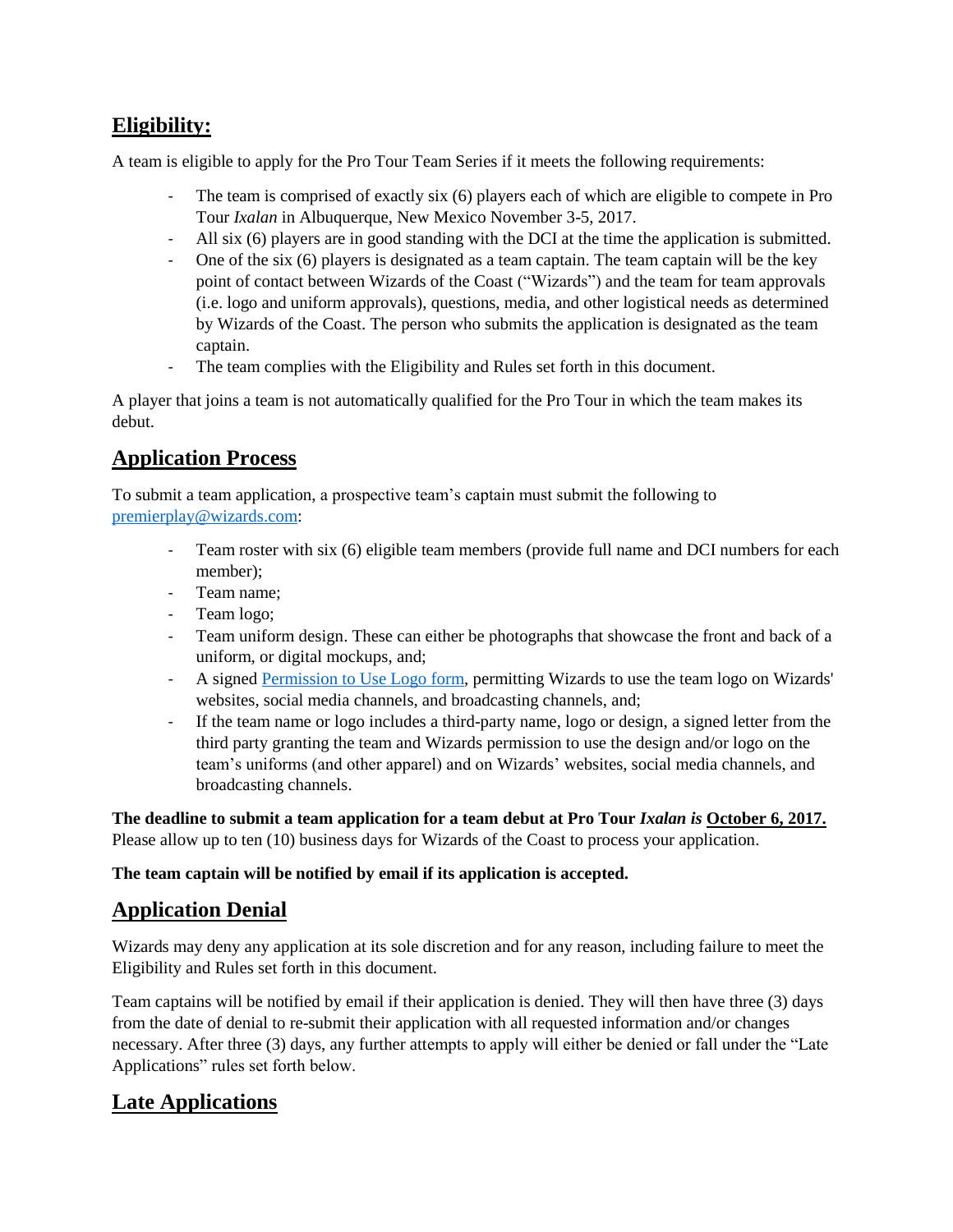In the event a team submits a late application, the team must notify [premierplay@wizards.com](mailto:premierplay@wizards.com) and follow the same application procedures set forth herein. If a team's late application is approved, that team will be added to the Pro Tour Team Series competition for the 2017-18 season starting with Pro Tour *Rivals of Ixalan* in Bilbao, Spain February 2-4, 2018. **The deadline for all late applications is January 5, 2018**.

Once the submission window for late applications has closed, no further team applications will be accepted for the remainder of the 2017-18 season.

## **Team Name, Logo and Uniform Design Guidelines**

Team names, logos and uniform designs are subject to Wizards' prior approval, which may result in application denial at Wizards' sole discretion.

Team logos must be submitted in the following format and dimension:

- PNG, AI, or PSD file;
- At least 500 pixels wide and tall, with relatively equal dimensions to ensure uniformity in height and width;
- The image needs to be sent with a transparent background and not a hard color as a background, and;
- Is able to be clearly distinguished in the following graphical overlays [\(example 1,](http://media.wizards.com/2017/events/teamlogos/overlay1.jpg) [example 2,](http://media.wizards.com/2017/events/teamlogos/overlay2.jpg) [example 3\)](http://media.wizards.com/2017/events/teamlogos/overlay3.jpg)

Team uniforms can be either a jersey, collared shirt, long-sleeved shirt, track jacket, or a t-shirt, and must feature the team logo prominently on the front of the uniform.

Additional details, including player's country flag, player sponsors, and other details are optional, but must also be submitted to Wizards for prior approval.

### **Apparel & Accessories**

Team members are expected to wear the team uniform that was approved as part of their team's application in the Pro Tour Team Series for that season while competing in the Pro Tour for all floor interviews, news desk segments, promotional photographs taken outside of gameplay, and for any other reason as requested by Wizards. Additional apparel that is not approved to be a team uniform may be worn, provided that it is submitted for approval to Wizards. Team members may also use gaming accessories such as deck boxes and sleeves that feature their team or sponsor's logo.

All apparel and accessories must comply with Wizards' Code of Conduct and must not condone, promote, or support any of the following:

- Political or religious organizations;
- Organization which denigrate, exclude, or offend communities or groups of individuals
- Organizations that create environmental hazards;
- Organizations that involve the taking of unnecessary risk and/or which may put public safety at risk;
- Organizations that are associated with products or characteristics that are not conducive to the family-friendly *Magic* brand; including drugs, alcohol, pornographic material, or other health hazards; or
- Organizations that directly compete with or may have conflicts of interest with Wizards of the Coast and Hasbro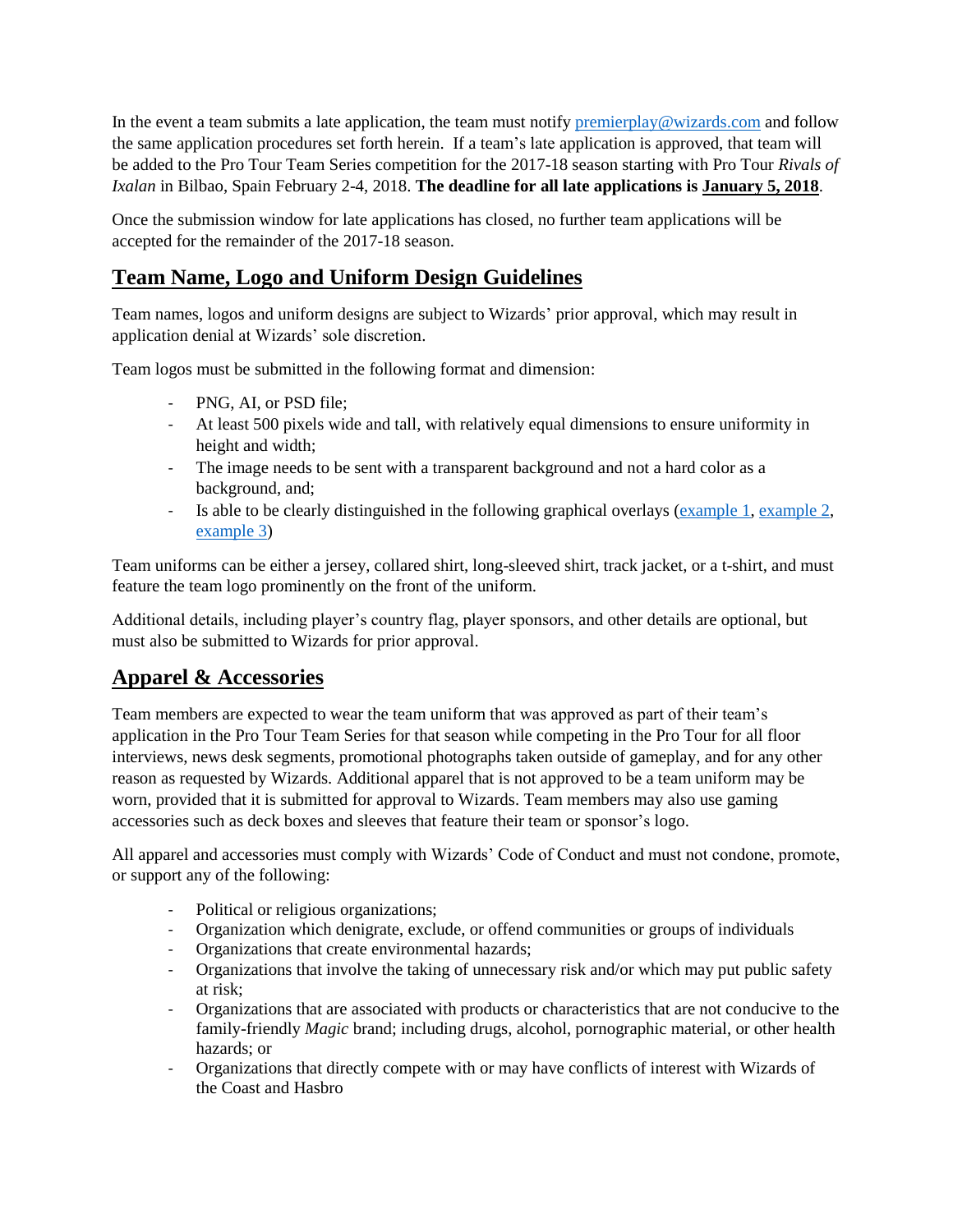### **Sponsorships**

All sponsors of a team must be pre-approved by Wizards.

A sponsor may sponsor more than one team provided that each team has a definitive, unique and contrasting look.

# Competition Rules and Scoring

The Pro Tour Team Series is an additional competitive option at Pro Tours aimed at rewarding players for performing well as a group. Scoring is based on the collective team's performance based on its team members' placement in the final standings at each Pro Tour in which they compete.

#### **Scoring**

The Pro Tour Team Series calculates Pro Points earned by all team members at Pro Tours in a given season, which are awarded individually to players based on their individual finish in the final standings. The top *five* Pro Points earned of the six team members on each team will be added to a team's score at the end of each Pro Tour.

Pro Tour 25th Anniversary will work differently than the other Pro Tours in the 2017-18 season, where *all six team member's Pro Points* earned will count towards the team score, provided that they only compete in trios comprised only of members of their team. Should a team in the Pro Tour Team Series compete in Pro Tour 25th Anniversary as part of a trio that isn't comprised of three members of their Pro Tour Team Series team, that team will not receive points for that trio's finish.

The Pro Tour Team Series leaderboard will be updated in 1-3 business days following the final day of competition at a Pro Tour on the *Magic* web site. Only the Pro Tour Team Series leaderboard on the *Magic* web site will be used to determine prizes awarded to teams.

The Pro Point payout for Pro Tours can be found on the [Pro Tour page](http://magic.wizards.com/en/content/pro-tour-magic-event-types-events) of the *Magic* web site. Final standings for each individual Pro Tour will include Pro Points awarded to each player along with prize money.

### **Absence**

In the event a team member is unable to attend a Pro Tour to represent their team, the team will be required to participate with one (1) fewer team member in terms of scoring, except in rare circumstances involving unexpected personal emergencies (illness, untimely injury, and bereavement) and approved by Wizards. In the event the team believes an absence falls within the realm of an unexpected, personal emergency, it must be reported by the team captain and absent team member to [premierplay@wizards.com.](mailto:premierplay@wizards.com)

### **Disqualifications**

In the event a team member is disqualified from a Pro Tour without prize, that team member's points will not be included in the team's score for that Pro Tour.

# Team Finals and Prizes

Each team member in the Top 16 teams after Pro Tour *Dominaria* June 1-3, 2018 will be awarded invitations and travel awards to compete in Pro Tour 25th Anniversary in Minneapolis, Minnesota.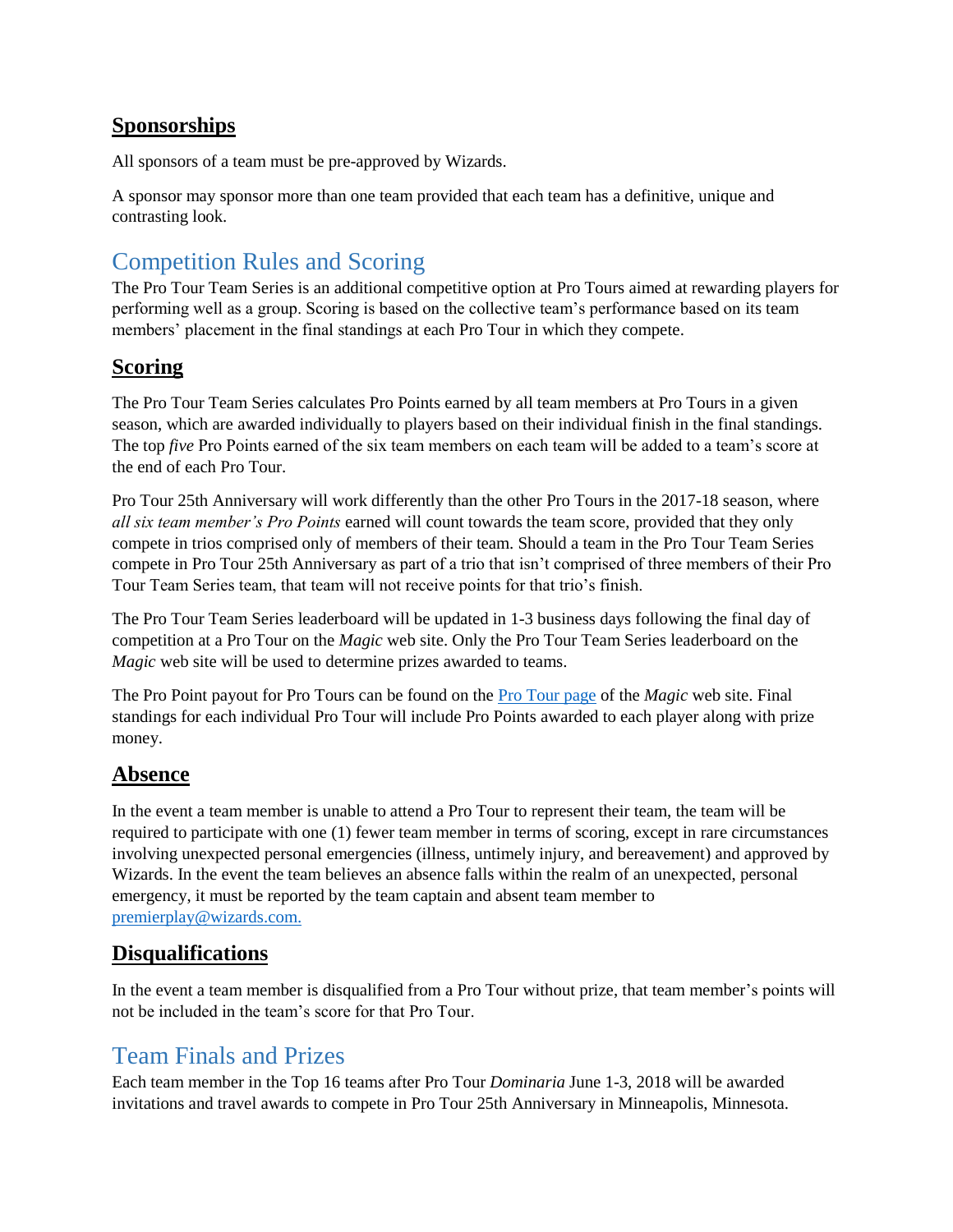Once Pro Tour 25th Anniversary in Minneapolis, Minnesota concludes, each team member on the Top 8 teams on the Pro Tour Team Series leaderboard will receive invitations and airfare to the first Pro Tour of the 2018-19 season. A team member does not have to be on the same team in the 2018-19 season to receive their invitation.

Please note that Pro Tour invitations cannot be transferred to any other players or teams.

In addition, the Top 2 teams on the Pro Tour Team Series leaderboard at the end of Pro Tour 25th Anniversary will qualify to compete in the Pro Tour Team Series Finals at the 2018 *Magic: The Gathering* World Championship in Las Vegas, Nevada the weekend of September 22-23, 2018. The format for the Pro Tour Team Series Finals will be announced in 2018.

The teams and its members must attend all days of the 2018 World Championship and compete in the Pro Tour Team Series Finals to be eligible to receive prizes. If a team cannot attend, the next highest-placing team on the Pro Tour Team Series leaderboard will qualify to compete in the Pro Tour Team Series Finals. Only players assigned to a team at the end of the 2017-18 season are eligible to receive prizes awarded in the Pro Tour Team Series Finals.

Please note that the total prize money for each team will be divided evenly to each team member who competes in the Pro Tour Team Series Finals.

## **Tiebreakers**

In the event of a tie among teams on the leaderboard, a tiebreaker system will be used to determine team placement and prizes. If two or more teams have the same number of points, the tie will be broken as follows:

- The tied team with the greatest number of Pro Tour Top 8 finishes during the 2017-18 Professional Points season across all current team members*,* or
- The tied team with the best Pro Tour finish during the 2017-18 Professional Points season across all current team members. In the event both teams have a player who had a Pro Tour finish that is the same place, the tie will be broken by the next best Pro Tour finish across all current team members until one team has a better finish from the 2017-18 Professional Points season than the other.

# Team Roster Substitutions

In the event a team wants to make a team member substitution, the team captain, the team member being substituted off the team, and the player being substituted on the team must submit a request to [premierplay@wizards.com.](mailto:premierplay@wizards.com) For any substitution to be approved, all impacted parties must agree to the substitution, and all requests ultimately at the discretion of Wizards to accept before any substitution is acknowledged.

Players being substituted on a team may not have participated on another Pro Tour Team Series team during the 2017-18 season, and the player's Pro Tour finishes prior to joining a team will not be calculated into the team's score.

Team members who leave a team cannot join another Pro Tour Team Series team and are no longer eligible for Pro Tour Team Series prizes during the 2017-18 season.